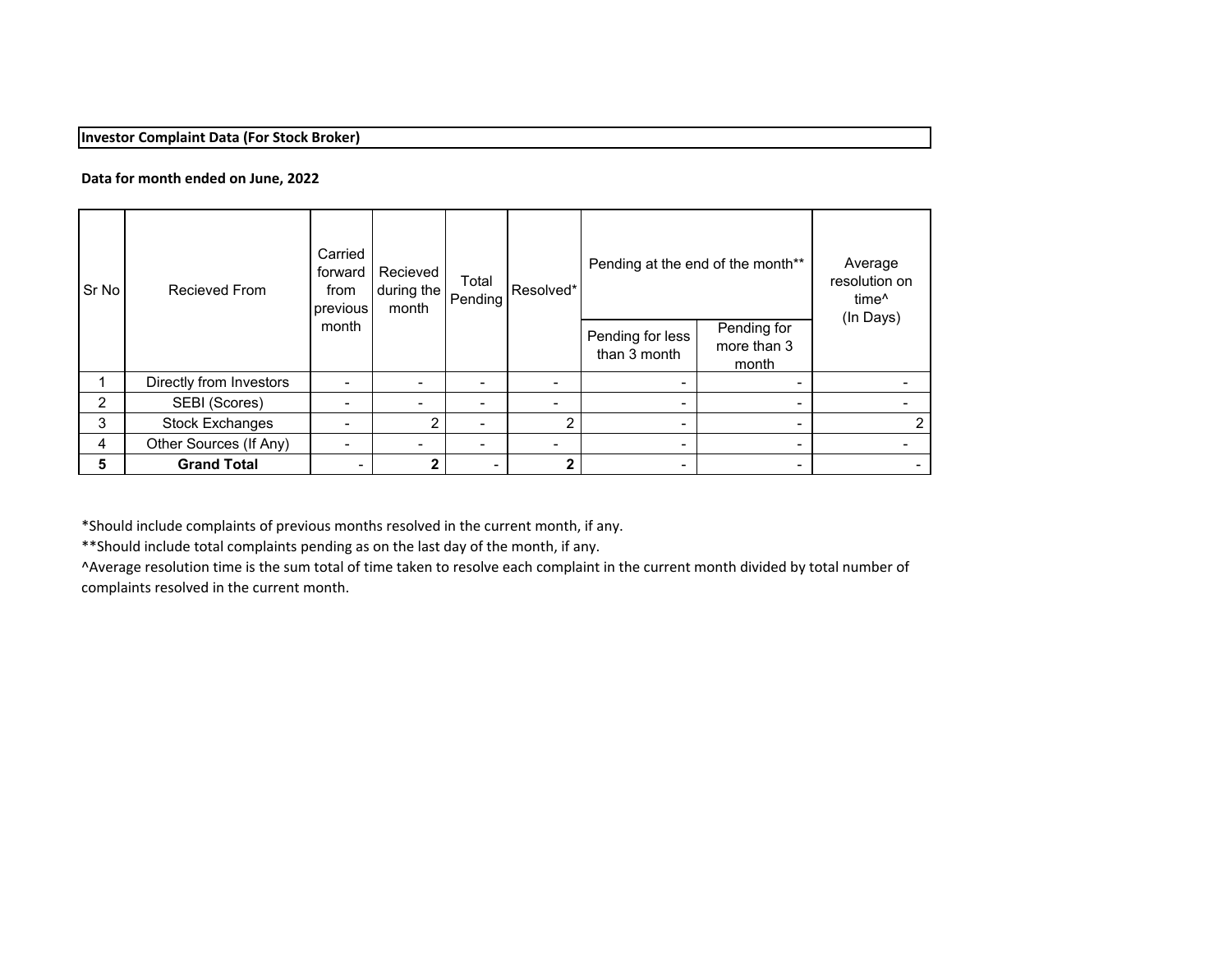#### **Investor Complaint Data (Stock Broker)**

**Trend of monthly disposal of complaints**

**Trend of annual disposal of complaints**

| Sr. No.        | <b>Month</b>       | <b>Carried</b><br><b>Forward from</b><br>previous<br>month | <b>Received</b> | Resolved*      | Pending** |
|----------------|--------------------|------------------------------------------------------------|-----------------|----------------|-----------|
| $\mathbf{1}$   | Apr-22             |                                                            | 1               | $\mathbf{1}$   |           |
| $\overline{2}$ | May-22             |                                                            | 4               | 4              |           |
| 3              | <b>Jun-22</b>      |                                                            | $\overline{2}$  | $\overline{2}$ |           |
| 4              | <b>Jul-22</b>      |                                                            |                 |                |           |
| 5              | Aug-22             |                                                            |                 |                |           |
| 6              | $Sep-22$           |                                                            |                 |                |           |
| 7              | Oct-22             |                                                            |                 |                |           |
| 8              | <b>Nov-22</b>      |                                                            |                 |                |           |
| 9              | Dec-22             |                                                            |                 |                |           |
| 10             | $Jan-23$           |                                                            |                 |                |           |
| 11             | Feb-23             |                                                            |                 |                |           |
| 12             | Mar-23             |                                                            |                 |                |           |
|                | <b>Grand Total</b> |                                                            | 7               | 7              |           |

\*Should include complaints of previous months resolved in the current month, if any.

\*\*Should include total complaints pending as on the last day of the month, if any.

|         | Year               | Carried       | Received   | Resolved        | Pending at |
|---------|--------------------|---------------|------------|-----------------|------------|
| Sr. No. |                    | Forward from  | during the |                 | the end of |
|         |                    | previous year | year       | during the year | the year   |
|         | 2018-19            |               |            |                 |            |
| 3       | 2019-20            |               | 6          | 6               |            |
|         | 2020-21            |               |            | ર               |            |
|         | 2021-22            | ว             | 12         | 15              |            |
|         | <b>Grand Total</b> |               | 32         | 32              |            |